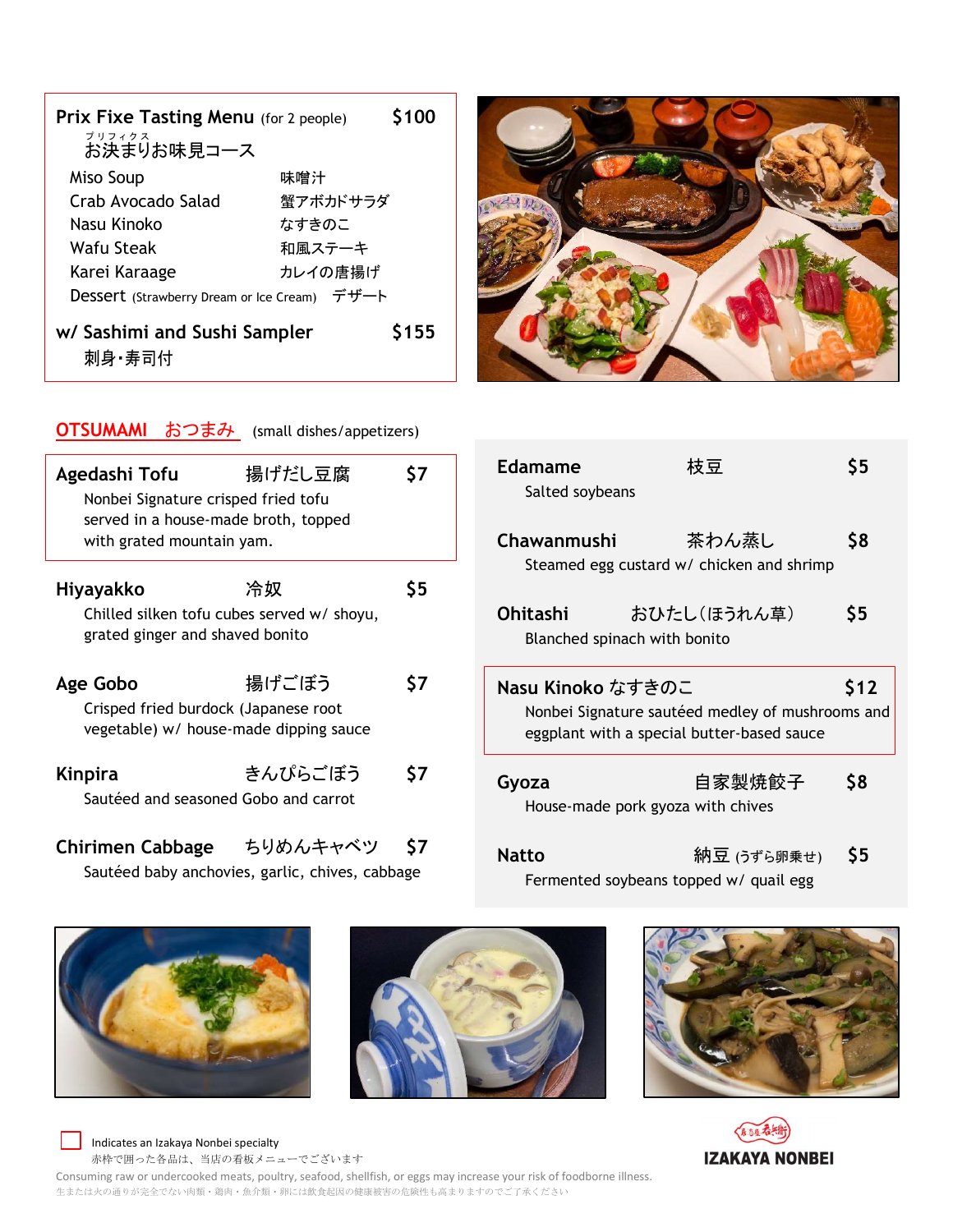## SALAD サラダ

| <b>Green Salad</b>                                                                              | グリーンサラダ                                               | \$10       |
|-------------------------------------------------------------------------------------------------|-------------------------------------------------------|------------|
| Salmon Skin Salad<br>Crispy salmon skin, shredded daikon                                        | サーモンスキンサラダ \$12                                       |            |
| Crab Avocado Salad<br>Nonbei Signature snow crab and avocado<br>salad with a yuzu dressing      | 蟹アボカドサラダ                                              | \$15       |
| Gyu Tataki<br>Seared rare steak w/ special garlic onion<br>sauce and a side salad. Served cold. | 牛肉のたたき                                                | \$14       |
| <u>MISO SOUP  お味噌汁</u>                                                                          |                                                       |            |
| Tofu & Wakame Miso Soup<br>豆腐とわかめ噌汁                                                             |                                                       | <b>\$5</b> |
| <b>NIMONO</b><br>煮物                                                                             | (Simmered Dishes)                                     |            |
| Kurobuta Kakuni<br>Nonbei Signature slow cooked tender                                          | 黒豚の角煮<br>shoyu pork belly served with a mustard side  | \$12       |
| <b>Nishime</b>                                                                                  |                                                       |            |
| Simmered chicken & vegetables in broth                                                          | 煮しめ                                                   | <b>\$8</b> |
| Tai Kabutoni                                                                                    | 真鯛のかぶと煮<br>Snapper head cooked in a shoyu mirin sauce | \$20       |

Ahi belly cooked in a shoyu mirin sauce





# Buta Bara (Miso, Tare or Shio) 豚バラ (味噌・タレ・塩) \$7

YAKIMONO 焼き物 (Grilled and Broiled)

| Pork belly grilled w/Tokyo negi, yakitori-style                                                         |                                                     |      |
|---------------------------------------------------------------------------------------------------------|-----------------------------------------------------|------|
| Yakitori (salt or teriyaki sauce) 焼き鳥<br>2 skewers of chicken                                           |                                                     | \$7  |
| Ika Yaki                                                                                                | いか焼き<br>Grilled fresh squid served w/ Japanese mayo | \$15 |
| Misoyaki Butterfish みそ焼きバターフィッシュ<br>Nonbei signature Miso marinated and<br>broiled Gindara (butterfish) |                                                     | \$20 |
| Hamachi Kama   はまちかま<br>Grilled Hamachi collar                                                          |                                                     | \$18 |
| <b>Shioyaki</b> (Salted and Grilled)                                                                    |                                                     |      |
| Salmon                                                                                                  | さけ塩焼き                                               | \$11 |
| Saba                                                                                                    | さば塩焼き                                               | \$9  |
| Wafu Steak                                                                                              | 和風ステーキ                                              | \$28 |
| Nonbei signature NY steak with<br>special garlic and onion sauce.                                       |                                                     |      |
| Tan Shio (beef tongue) タン塩                                                                              | Sake-washed and grilled over open flame             | \$14 |
| <b>Hotate Garlic or Butteryaki</b><br>帆立ガーリックバター焼き                                                      | Scallops sautéed in butter or garlic butter         | \$12 |

Mirugai Butter Itame みる貝バター炒め \$14 Butter sautéed Mirugai (geoduck)





 Indicates an Izakaya Nonbei specialty 赤枠で囲った各品は、当店の看板メニューでございます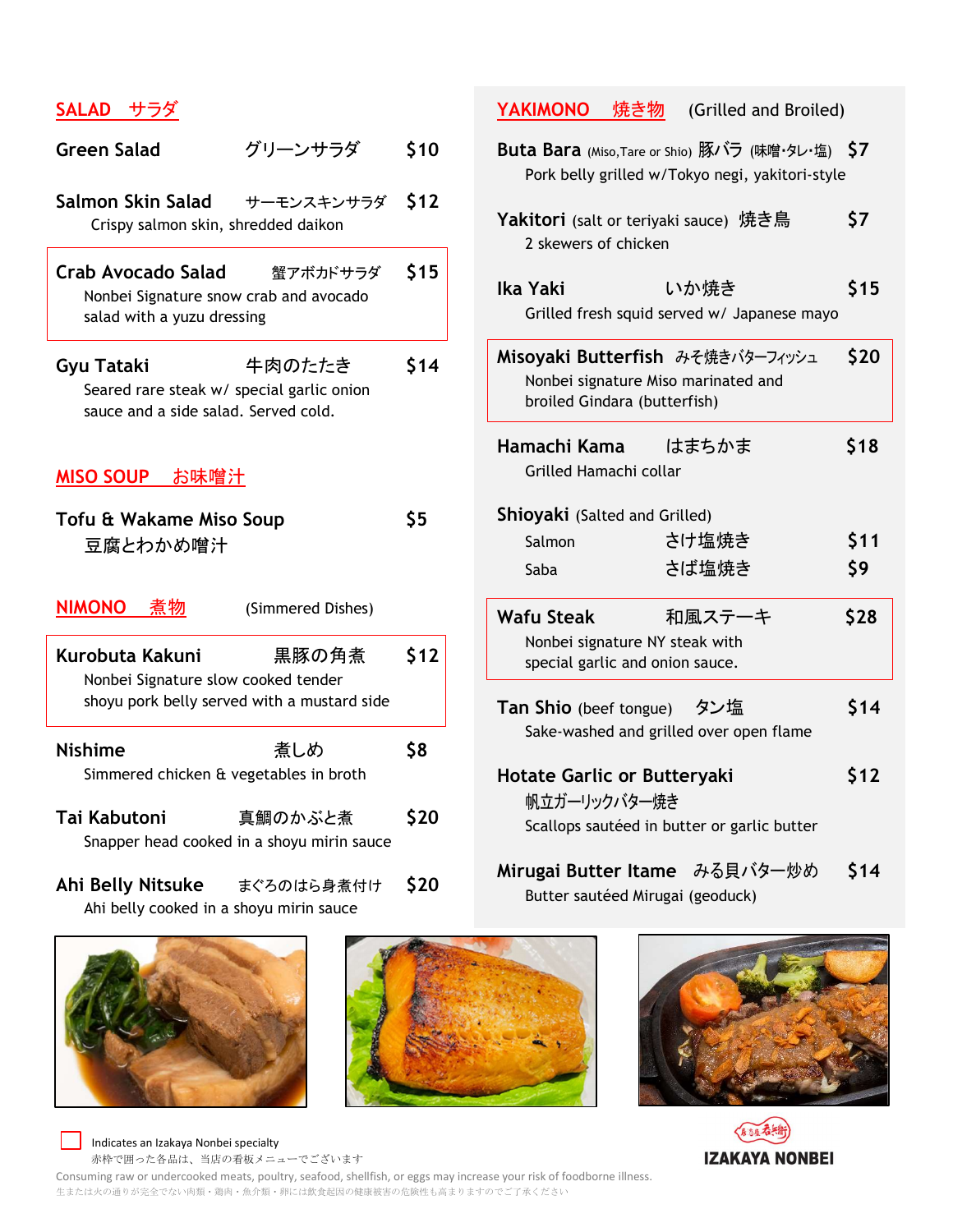# CRISP FRIED DISHES 揚げ物

| Tori Kara<br>Nonbei Signature crisped fried chicken dipped in<br>ponzu sauce                    | 鶏の唐揚げ                        | \$10 |  |
|-------------------------------------------------------------------------------------------------|------------------------------|------|--|
| Geso Karaage<br>Crisp fried squid                                                               | げそ唐揚げ                        | \$7  |  |
| Koebi Karaage<br>Crisp fried small shrimp                                                       | 小エビの唐揚げ                      | \$10 |  |
| Softshell Karaage<br>Crisp fried soft-shell crab                                                | ソフトシェルクラブ唐揚げ                 | \$13 |  |
| Karei Karaage<br>Nonbei Signature whole crisp fried<br>Flounder served fileted with ponzu sauce | カレイの唐揚げ                      | \$24 |  |
| Korokke<br>(2 pieces)<br>Crisp fried potato croquette w/ pork                                   | 自家製コロッケ                      | \$9  |  |
| Katsu                                                                                           | (served with Katsu sauce) カツ |      |  |
| Kurobuta Pork: Crisp fried pork loin                                                            | 黒豚とんカツ                       | \$14 |  |
| Chicken: Crisp fried chicken チキンカツ                                                              |                              | \$12 |  |
| Tempura (served with dipping sauce) 天ぷら                                                         |                              |      |  |
| Vegetable                                                                                       | 野菜の天ぷら                       | \$13 |  |
| Shrimp (5 pieces)                                                                               | 海老の天ぷら                       | \$18 |  |
| Assorted (Shrimp/Veg) 海老·野菜盛り合わせ                                                                |                              | \$17 |  |

# SEAFOOD シーフード

| Ikura (salmon roe) いくら                                  |                                                      |      |
|---------------------------------------------------------|------------------------------------------------------|------|
| Shoyu: (Shoyu marinated Ikura)<br>イクラしょうゆ漬け             |                                                      | \$10 |
| Oroshi: (Ikura w/ grated daikon)<br>イクラおろし              |                                                      | \$10 |
| <b>Tako Wasa</b><br>Raw octopus marinated with wasabi   | たこわさび                                                | \$5  |
| Mentaiko<br>Spicy cod roe                               | 明太子                                                  | \$6  |
| Ika Mentaiko<br>Squid mixed with spicy cod roe          | - いか明太子                                              | \$7  |
| Ika Natto<br>Natto soybeans and squid                   | いか納豆和え                                               | \$7  |
| <b>Maguro Poke</b><br>Ahi, onions, special sauce        | まぐろポケ                                                | \$14 |
| <b>Maguro Natto</b><br>Ahi and Natto                    | まぐろ納豆                                                | \$14 |
| Maguro Yamakake まぐろ山かけ<br>Ahi, mountain yam & quail egg |                                                      | \$14 |
| <b>Tako Poke</b><br>Octopus, onions, seaweed            | たこポケ                                                 | \$14 |
| <b>Stamina Tororo</b>                                   | スタミナとろろ<br>Mountain yam, Ahi, Uni, natto & quail egg | \$17 |









Indicates an Izakaya Nonbei specialty 赤枠で囲った各品は、当店の看板メニューでございます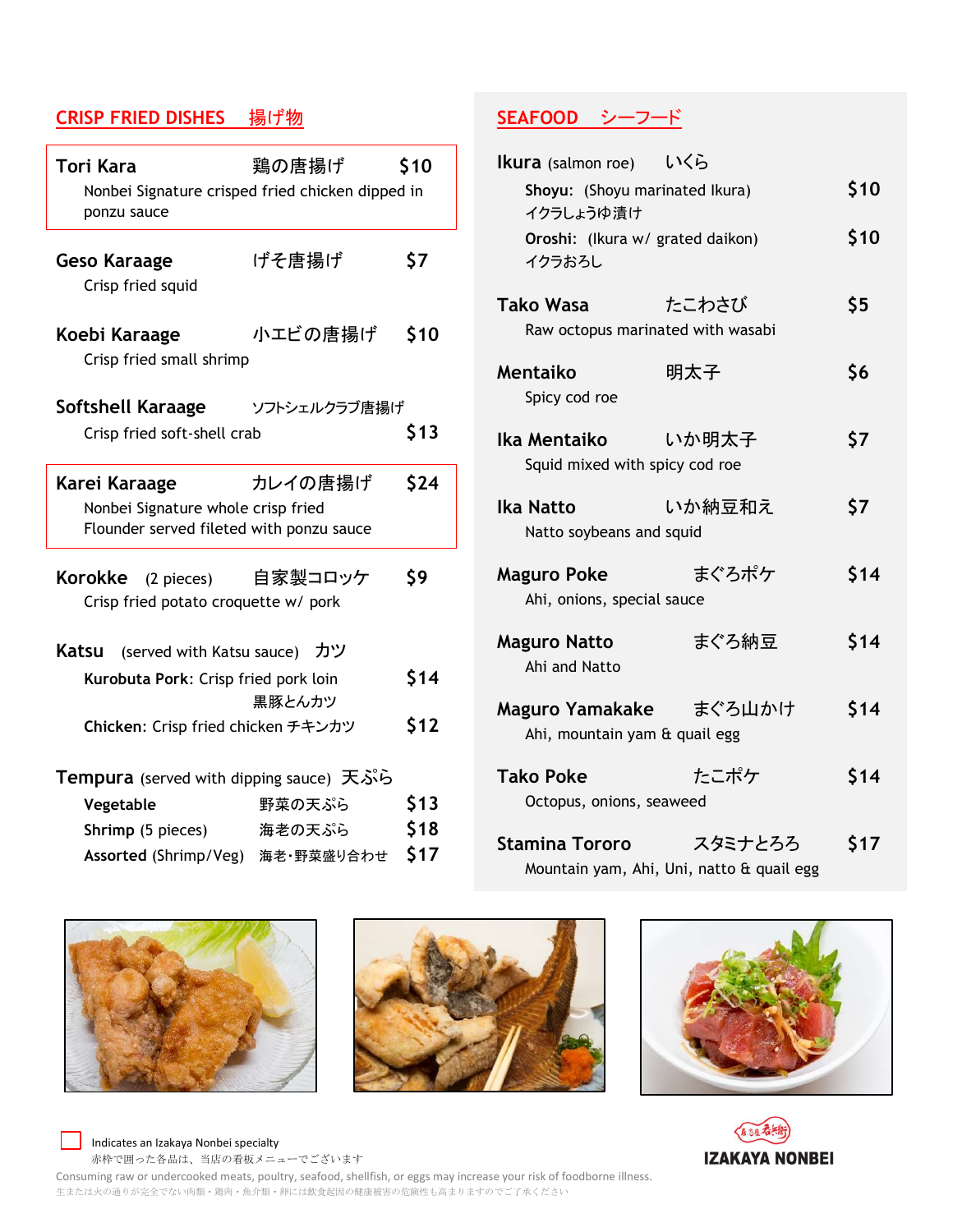# SASHIMI お刺身 (◆ 6 pieces per order)

| Sashimi sampling of today's fresh fish<br>シェフのお任せ盛り合わせ                                                |     |           |  |
|-------------------------------------------------------------------------------------------------------|-----|-----------|--|
| <b>A Course</b><br>Aコース                                                                               |     | \$110     |  |
| <b>B</b> Course<br>B コース                                                                              |     | \$ 85     |  |
| Cコース<br><b>C</b> Course                                                                               |     | \$60      |  |
| まぐろ3点盛り<br>Maguro Mori<br>(赤味·中トロ·大トロ) Sampling of three grades<br>of Ahi (Maguro, Chutoro and Otoro) |     | \$50      |  |
| ❖ Otoro (Bluefin fatty tuna) 大卜口                                                                      |     | \$50      |  |
| ❖ Chu Toro (Medium fatty tuna) 中卜口                                                                    |     | \$30      |  |
| ❖ Maguro (Big eye tuna)                                                                               | まぐろ | \$20      |  |
| ◆ Hirame (Thin cut flounder) ひらめ                                                                      |     | \$20      |  |
| ◆ Hamachi (Yellowtail amberjack) はまち                                                                  |     | \$20      |  |
| <b>Uni</b> (Sea Urchin)                                                                               | うに  | <b>MP</b> |  |
| Mirugai (Geoduck)                                                                                     | みる貝 | \$47      |  |
| Botan Ebi (Sweet raw shrimp) ぼたん海老 \$17                                                               |     |           |  |
| <b>lka</b> (Squid)                                                                                    | いか  | \$18      |  |
| <b>Tako</b> (sliced octopus)                                                                          | たこ  | \$18      |  |
| <b>Hotate</b> (Scallop)                                                                               | 帆立  | \$20      |  |
| ❖ Shime Saba (Atlantic mackerel) しめさば \$10                                                            |     |           |  |
| ❖ Tai (white Snapper)                                                                                 | 鯛   | \$18      |  |
| ❖ King Salmon キングサーモン刺身 \$20                                                                          |     |           |  |
|                                                                                                       |     |           |  |

| <b>Chirashi</b>       | ちらし寿司·味噌汁セット \$47                         |             |
|-----------------------|-------------------------------------------|-------------|
|                       | Assorted sashimi w/sushi rice & miso soup |             |
| Omakase Sashimi お任せ刺身 |                                           | <b>\$75</b> |

Chef's choice of assorted fresh sashimi









 Indicates an Izakaya Nonbei specialty 赤枠で囲った各品は、当店の看板メニューでございます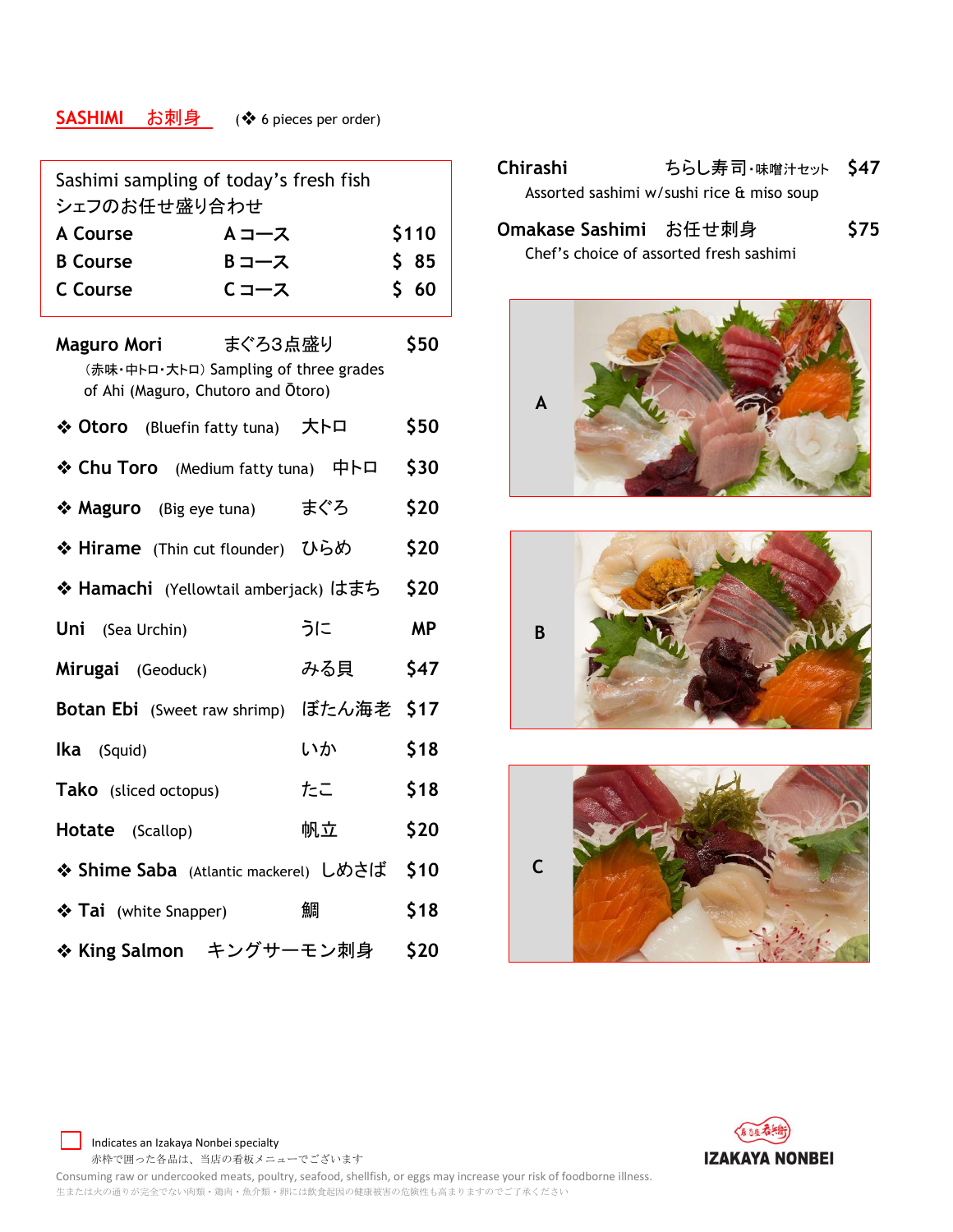| <u>NIGIRI SUSHI  にぎり寿司</u>                               | (2 pieces per order) |           |
|----------------------------------------------------------|----------------------|-----------|
| <b>Otoro</b> (Bluefin Tuna)                              | 大トロ                  | \$23      |
| <b>Chu Toro</b> (Medium fatty tuna)                      | 中卜口                  | \$15      |
| <b>Maguro</b> (Big eye tuna)                             | まぐろ                  | \$12      |
| <b>Hirame</b> (Thin cut flounder)                        | 平目                   | \$12      |
| Tai (Snapper)                                            | 鯛                    | \$10      |
| Hamachi (Yellowtail amberjack) はまち                       |                      | \$12      |
| King Salmon (Salmon)キングサーモン                              |                      | \$12      |
| Uni<br>(Sea Urchin)                                      | うに                   | <b>MP</b> |
| Mirugai (Geoduck)                                        | みる貝                  | \$23      |
| <b>Ikura</b> (Salmon Roe)                                | いくら (漬け)             | \$12      |
| Botan Ebi (Sweet raw shrimp) ぼたん海老                       |                      | \$12      |
| lka<br>(Squid)                                           | いか                   | \$10      |
| Ebi (Cooked shrimp)                                      | 海老                   | \$8       |
| Shime Saba (Atlantic mackerel) しめさば                      |                      | \$8       |
| Hotate (Scallop)                                         | 帆立                   | \$12      |
| <b>Tamago</b> (Egg with dashi)                           | たまご                  | \$6       |
| <b>Unagi</b> (freshwater eel)                            | うなぎ                  | \$10      |
| Omakase Nigiri お任せ握り<br>Chef's choice of assorted Nigiri |                      | \$50      |









**ROLL SUSHI 卷物** 

| Nonbei Spicy Rolls スパイシーロール                                          | <b>\$18</b> |
|----------------------------------------------------------------------|-------------|
| Ahi (w/ avo $\alpha$ cucumber)                                       | ツナ          |
| <b>Salmon</b> (w/ avo $\hat{a}$ cucumber)                            | サーモン        |
| Hamachi (w/ avo & cucumber)                                          | はまち         |
| California Roll カリフォルニアロール<br>Snow Crab, avocado, cucumber           | \$14        |
| Rainbow Roll レインボーロール<br>California Roll w/ assorted sashimi topping | \$20        |
| Dragon Roll ドラゴンロール<br>California Roll w/ Unagi topping              | \$18        |
| Spider Roll スパイダーロール<br>Softshell crab roll w/ Tobikko topping       | \$18        |
| Tempura Roll 天ぷらロール<br>Shrimp tempura roll                           | \$17        |
| Vegetable Roll ベジタブルロール<br>Yamaimo kvuri ume avocado kannyo shiso    | \$11        |

Yamaimo, kyuri, ume, avocado, kanpyo, shiso, romaine lettuce



Indicates an Izakaya Nonbei specialty 赤枠で囲った各品は、当店の看板メニューでございます